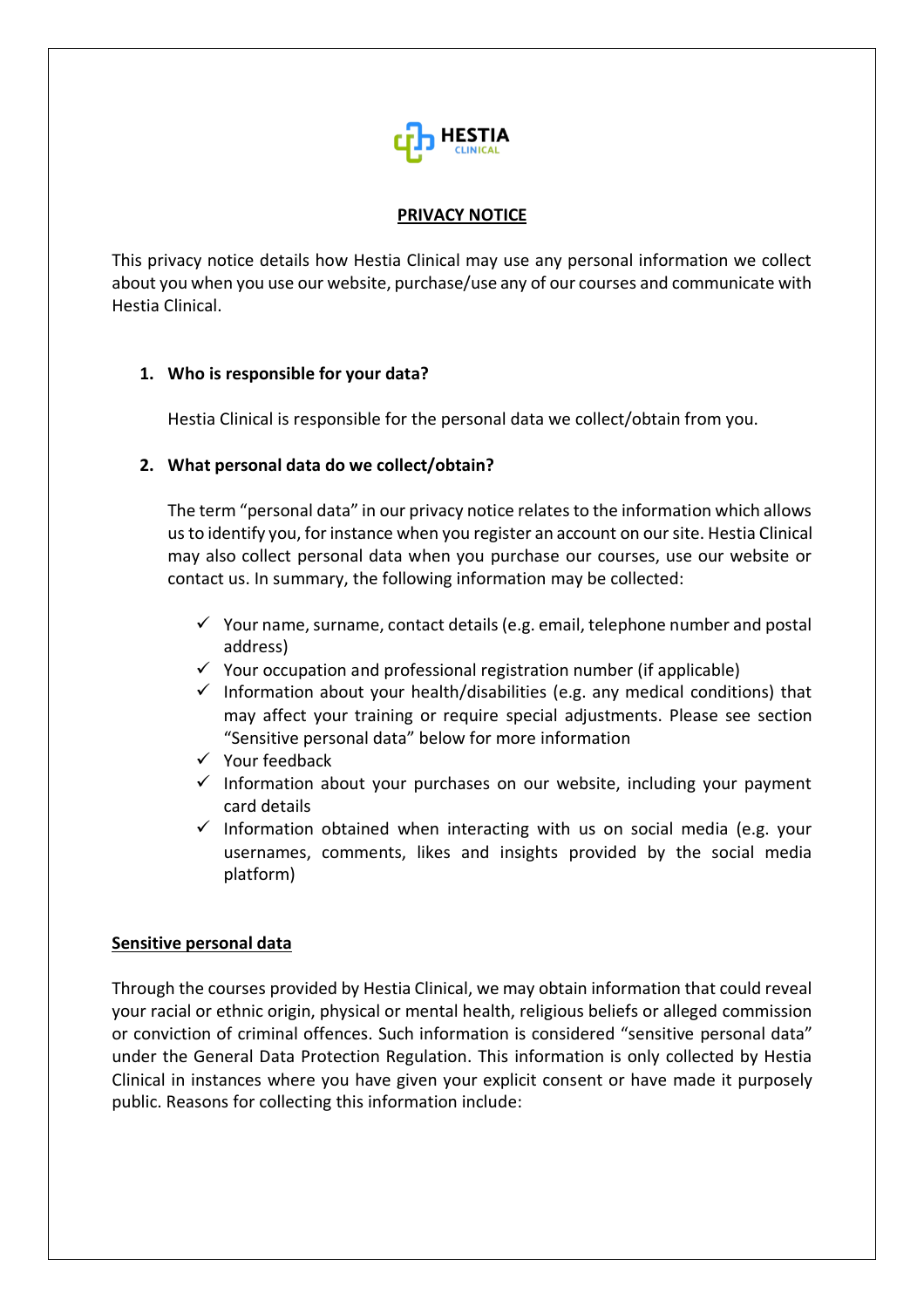$\checkmark$  For your safety and ability to participate in our training courses – you will need to inform us of any medical conditions or disabilities that may require special adjustments to be made. Where required, we kindly ask for a medical certificate to be provided

In instances where you inform us about specific dietary requirements you may have, this could potentially indicate that you have specific religious beliefs.

# **3. How and why we use your personal data**

Hestia Clinical will use your personal data for the following reasons:

- $\checkmark$  Processing your order of either the face-to-face practical course or E-Learning module
- $\checkmark$  To deliver our training courses
	- o We ask for certain details (e.g. professional registration number) to ensure delegates are eligible to enrol onto our courses
	- o Delegates are required to complete an attendance sheet prior to starting the face-to-face practical course – these records are retained by Hestia Clinical to ensure correct billing and to provide evidence of delegate training
- $\checkmark$  To communicate with you
	- $\circ$  Sending you emails such as confirmation of your bookings and payments, or to notify you of changes to any training
	- o Responding to an enquiry you've sent us whether through email, web-form on our website or telephone
- $\checkmark$  To personalise and enhance your customer experience this may include using the feedback you provide us after the face-to-face practical course or via email/telephone
- $\checkmark$  The business purposes for which we will use your information include accounting, billing and audit, credit or other payment card verification, statistical and marketing analysis

#### **4. Sharing your personal data**

Hestia clinical will not share your personal information with any other company.